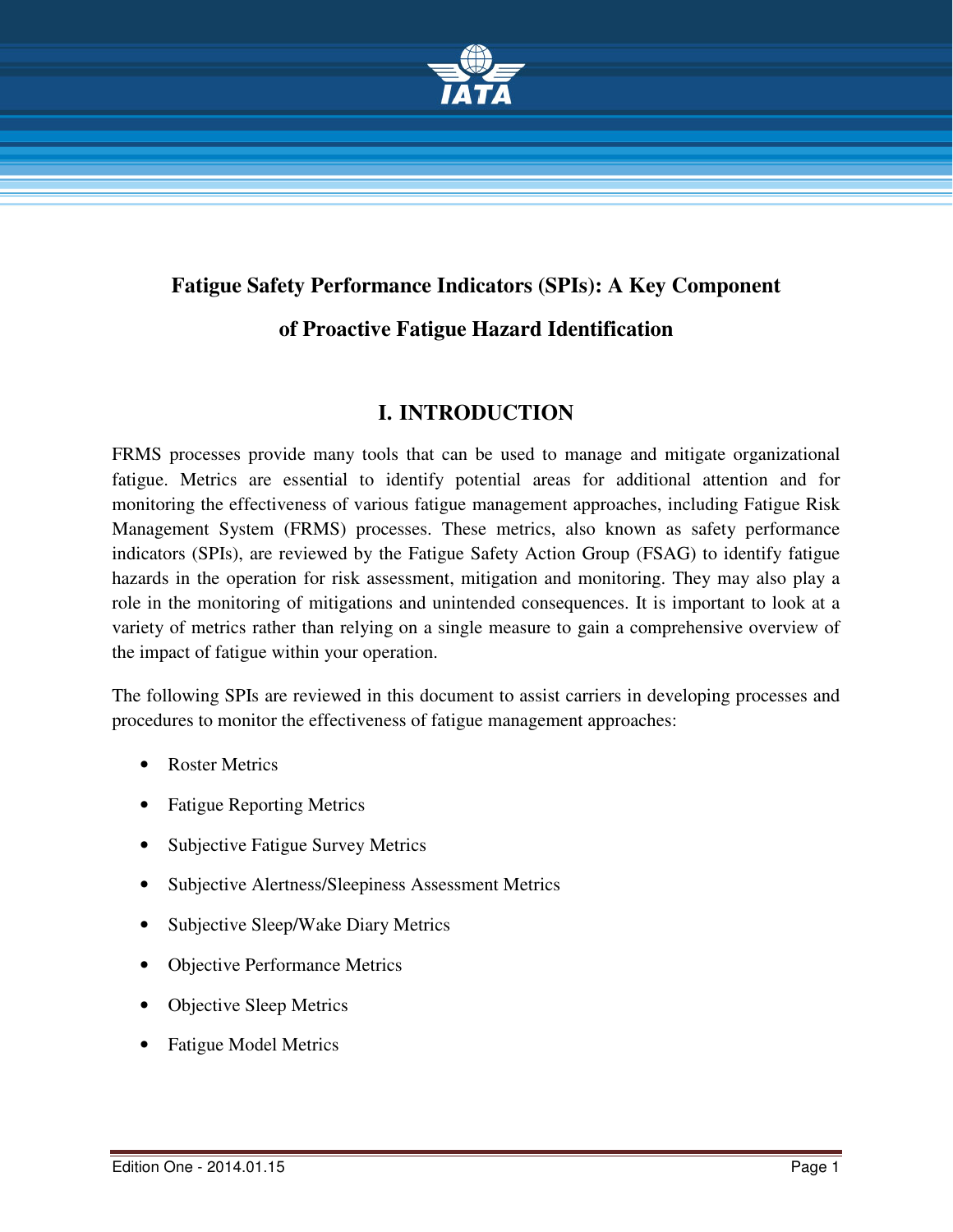The above described metrics may be collected in many ways. These include subjective surveys, such as daily diaries including sleep logs and work schedules as well as objective data collection tools such as actigraphy and objective performance tests. The most meaningful information is often produced by collating and comparing data collected through a combination of techniques.

The specific metrics selected should be identified at the time that the control or mitigation, as part of the FRMS, is implemented. These metrics should be tracked over time to assess their effectiveness. The best metrics for assessing mitigations vary and should be selected with an understanding of the operation and intent of each mitigation. Extracts from the ICAO *FRMS Manual for Regulators* regarding metrics is also included at the end of Section II.

For all of the metrics mentioned described in this document, the operator may wish to further review the data according to:

- Fleet
- Base
- Rank
- Operations type (e.g., passenger versus cargo)
- Sector/city pair

This document also presents an overview of the types of data collection studies that can be employed to collect fatigue SPIs and summarizes some of the major issues that should be considered during analyses. The information can be used by carriers for guidance in planning and conducting Proactive Fatigue Hazard Identification with their operations.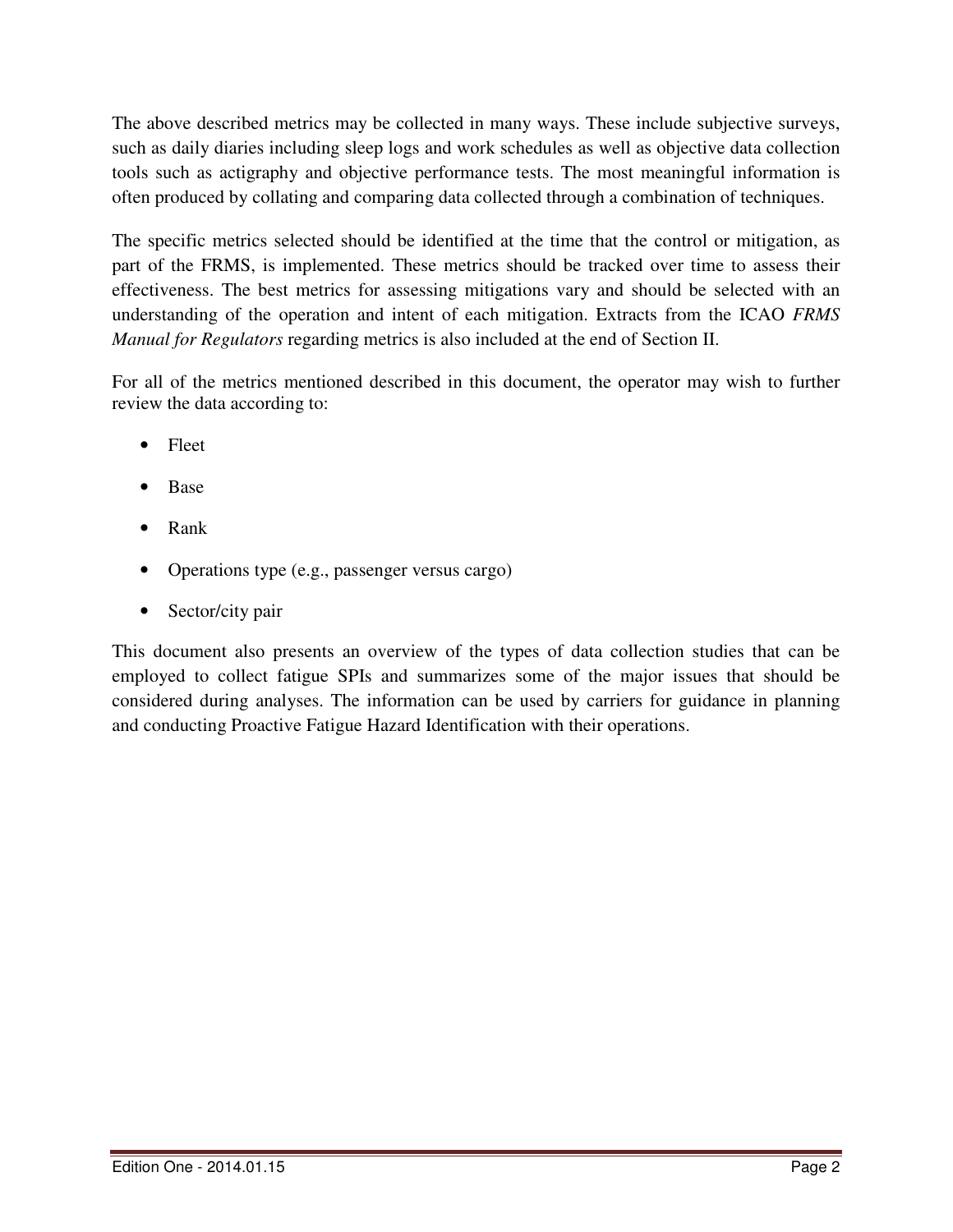# **II. SAFETY PERFORMANCE INDICATORS (SPIs)/METRICS**

# **a. Roster Metrics**

Roster metrics are generated based on data in the rostering software. The rostering software is designed to facilitate roster building, roster delivery, and the storage of rosters for legal purposes.

Potential roster metrics include:

- Captain's Discretion percentage of duties
- Total and average flight hours per month
- Total and average duty hours per month
- Number of minimum rest periods per month as a percentage of all rest periods
- Number of unfit for duty due to fatigue resulting from previous roster as a percentage of all duties
- Number of extended flight duty periods for a specific pairing
- Percentage of sectors on which controlled rest was used
- Reserve callout as a percentage of all duties and monthly utilization
- Overtime usage

Detailed analysis of roster data may also provide insights into roster stability and other factors that may contribute to elevated levels of fatigue risk.

# **b. Fatigue Reporting Metrics**

Crew member reports about fatigue-related challenges, events and incidents are critical to keeping the carrier informed about fatigue hazards in day-to-day operations within their specific operations. Effective fatigue reporting systems must be implemented within an effective reporting culture. Protective measures that protect the confidentiality and anonymity of the data need to be in place. Individuals who have access to the reporting system should clearly understand how the data is collected, why the data is being collected, how it will be analyzed, and how the results and corrective actions will be implemented within the organization. Compliance with submitting fatigue reports will potentially be higher and more beneficial to the operator with the use of a fatigue report form (FRF) that is clearly worded, easy to access, easy to complete, and easy to submit.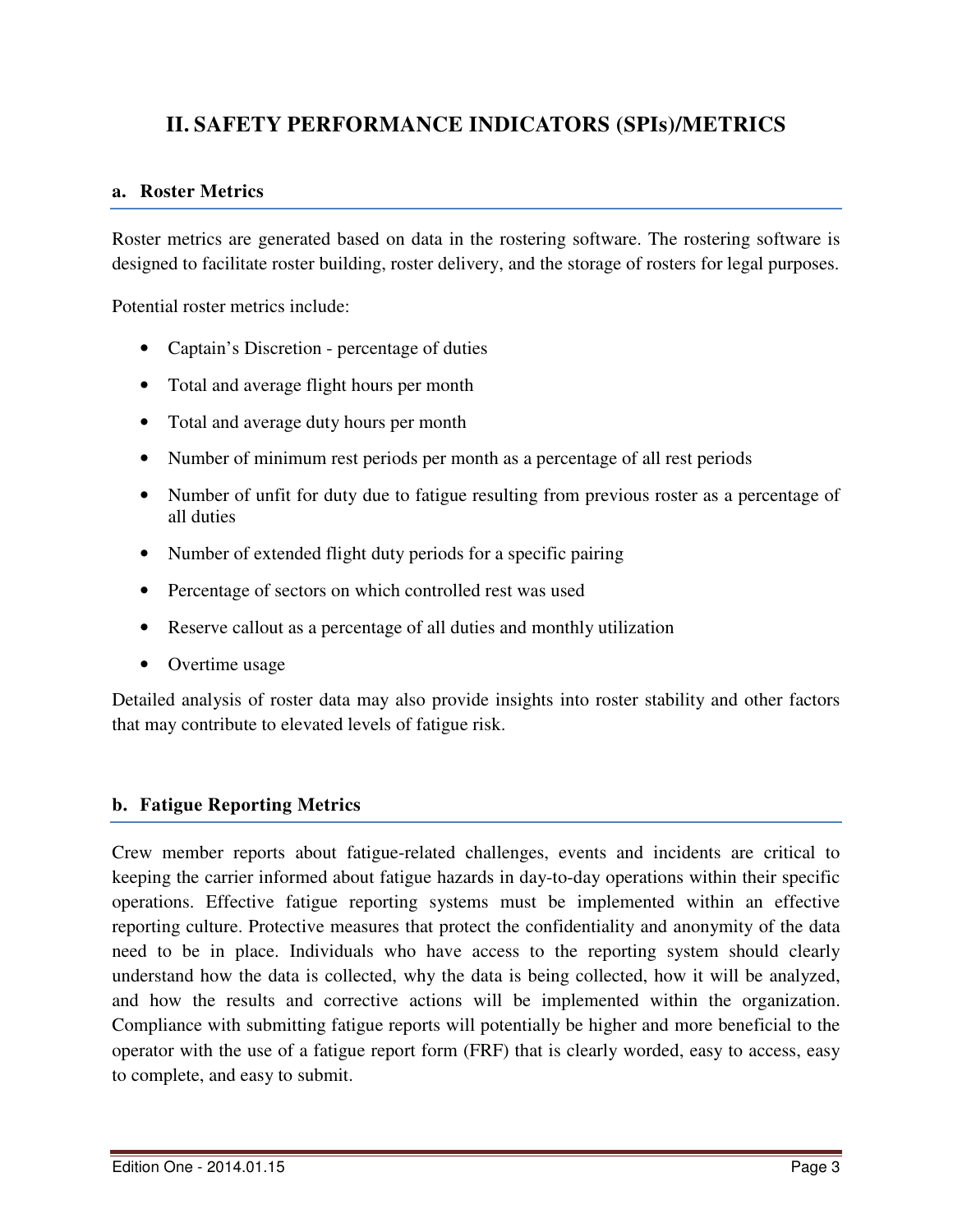Fatigue report forms (FRF) should include information about previous sleep and duty information for a minimum of 72 hours prior to the event or incident, the time of the event, commuting details, subjective ratings, and any other fatigue related aspects related to the event or incident. Providing an open field for the individual to report other details in free text form is also helpful. The fatigue reporting metrics available depend on the data that is collected via the fatigue report form.

- Examples of fatigue reporting metrics include: Number of FRFs completed and submitted, expressed as a percentage of crew sectors
- Breakdown of FRFs by reason for submission (e.g., adverse event, unfit for duty due to fatigue, controlled rest, general fatigue concern)
- Breakdown of FRFs by sector
- Subjective fatigue scores (e.g., Samn-Perelli) at sign-on/time of day/at the time of the adverse event
- Average sleep achieved in the prior 24/48h/72h and average hours of wakefulness
- Common symptoms of fatigue reported

# **c. Subjective Fatigue Survey Metrics**

Carriers can learn a great deal about perceived fatigue within their organizations, and about the factors that may contribute to fatigue, by conducting subjective fatigue surveys within their workforce. Administering such surveys is a very effective method for quickly collecting a large quantity of information from a large population. For example, a survey might ask people to evaluate potential signs of fatigue of coworkers, identify the duties that they personally find the most fatiguing, identify specific city pairs or schedules associated with increased fatigue, or identify other operational variables that may be contributing to fatigue. The data can be analyzed through a variety of sophisticated statistical techniques to identify patterns of fatigue among survey respondents and to identify other challenges within operations that might be appropriate for further objective evaluation or immediate mitigation.

Survey questions should be developed to target specific areas of concern or to gather general information concerning fatigue within the specific aviation organization or population. Information should be collected across a wide-range of fatigue-related topics. Typical fatiguerelated surveys include:

- Demographic questions (What is your age, gender, etc.?)
- Questions about perceived fatigue (e.g., How fatigued do you feel after a day at work? Do you see co-workers that are fatigued?)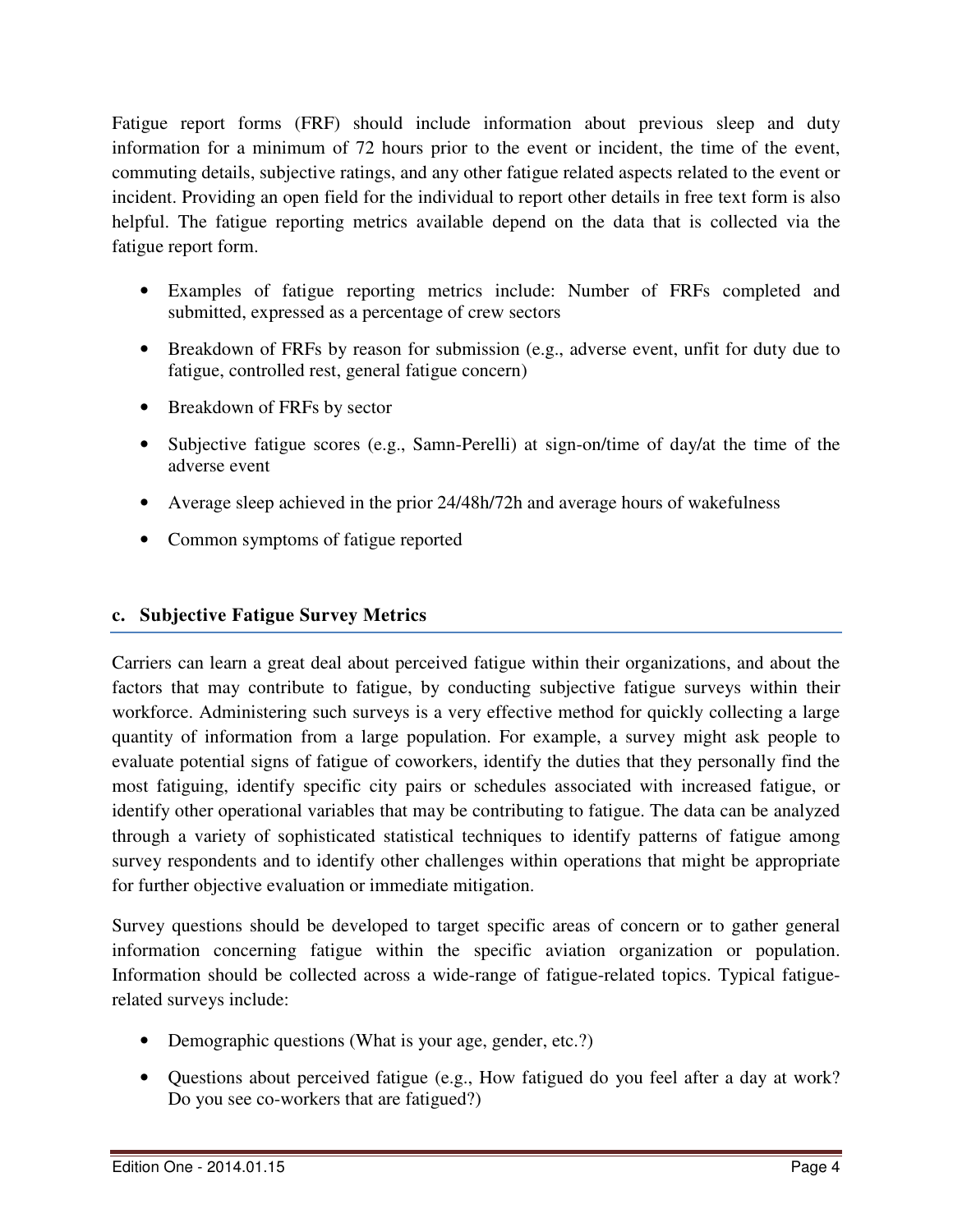- Fatigue awareness questions (e.g., What techniques are most effective at managing fatigue?)
- Population specific questions (e.g., Where do you live, work, etc.? How long is your daily commute?)
- Questions about habit and lifestyle (e.g., How many hours do you typically sleep each night?)
- Questions about perceived problems (e.g., At what time of day are you typically most challenged by fatigue?)

Best practices that are useful to observe when planning and administering surveys include the following:

- Include survey participants (i.e., target population such as flight crew, cabin crew, maintenance, flight dispatchers, etc.) in the formulation of questions to help ensure that questions are appropriate for the specific group being studied and easily understood by the group who are completing the surveys.
- Assure participants that all collected data will be confidential, cannot be traced to respondents and will be non-punitive.
- Communicate about the survey clearly and frequently; stress the long-term benefits of the survey and include links to the survey in all correspondence.
- If the survey is to be conducted online in an environment where some individuals may not have sufficient access, it is important to provide alternative strategies for participation.

# **d. Subjective Alertness/Sleepiness Assessment Metrics**

Subjective alertness/sleepiness assessments are valuable tools for proactively assessing the level of fatigue within aviation operations, or among a particular working population. They can help to identify specific aspects of work schedules or other factors that may contribute to fatigue. Repeated assessments may also provide a basis for assessing whether and how effective workplace changes, policies, or other interventions implemented have been in managing and mitigating fatigue.

Subjective alertness/sleepiness assessments typically ask individuals to rate their fatigue, sleepiness, or alertness levels at a given moment in real time. For example, individuals are asked to rate their alertness/sleepiness at sign-on/check-in/report for duty, TOC, before and after each sleep period, TOD and sign-off/check-out/end of duty.

These surveys tend to be short for very quick assessments. They can be administered at multiple times during the day or across a duty cycle to assess how fatigue, alertness or sleepiness changes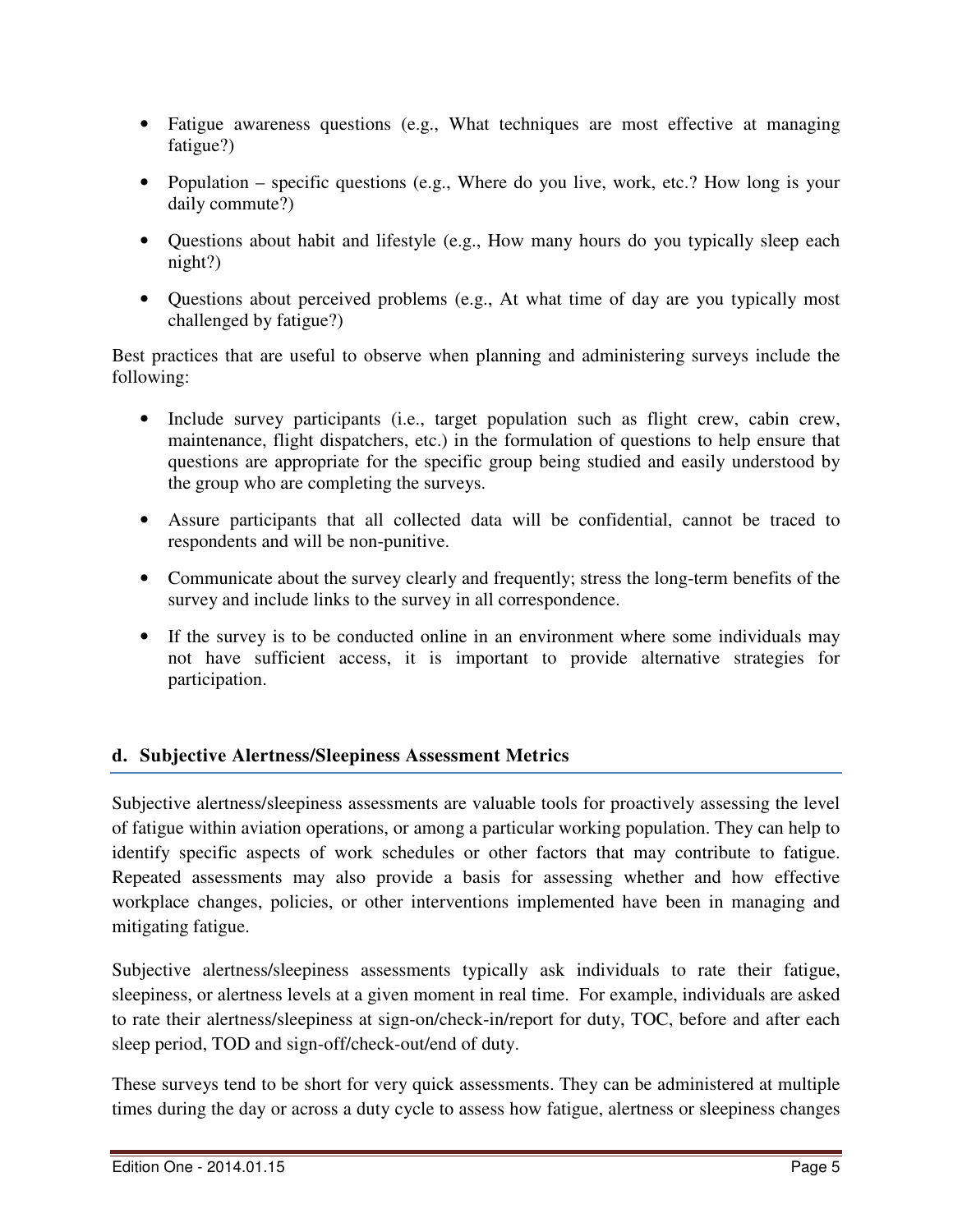across the day or duty period. It is important that these surveys have been scientifically validated to ensure that the data being collected is reliable and measures the variables of interest at all times of day and at varying levels of sleep loss.

Validated tools for assessing subjective alertness/sleepiness include the Karolinska Sleepiness Scale (KSS) (Akerstedt & Gillberg, 1990), the Samn-Perelli scale (Samn & Perelli, 1982), the Stanford Sleepiness Scale (SSS) (Hoddes et. al, 1973), and the Profile of Mood States (POMS) (McNair et. al, 1971). For the POMS, the items "confused," "fatigued," and "vigorous" are most closely related to measures of objective sleepiness (and, in the case of "vigorous," objective alertness). Visual analog scales (VAS) also have been used for subjective alertness/sleepiness assessment.

# **e. Subjective Sleep/Wake Diary Metrics**

Daily sleep/wake diary data can provide insights into the actual work habits and sleep/wake schedules of individuals. They can also provide a basis for modifying schedules, providing training, or implementing other interventions. Individuals are asked to record their time in bed, time awake and other sleep-related factors. Often, they are asked to subjectively rate their sleepiness and alertness before and after sleep periods, rate their sleep quality, indicate the requirement for more sleep, and the sources of any sleep disturbances.

# **f. Objective Performance Metrics**

Objective performance assessments within the operational setting can be conducted by means of a standalone testing device. These measurements provide objective data that can be used to supplement the subjective data collected in subjective surveys and assessments. It allows for measuring fatigue-related changes in performance. The most widely accepted approach for collecting objective performance measures during operations is the use of simple tests that were developed and validated in the laboratory to be sensitive to sleep loss and fatigue. Stand-alone assessments conducted in operational environments are typically administered by means of a handheld device such as a personal digital assistant (PDA) or smartphone (Roma et.al, 2010; Rosekind et. al, 2006). These short performance tests can be administered at various times that are associated with pre-flight duties, TOC, TOD, post-flight, pre-bunk sleep, post-bunk sleep, etc.

One of the most commonly used and validated test that has been used in both operational and laboratory-based research studies is the Psychomotor Vigilance Test (PVT). The PVT possesses desirable properties including (a) no learning curve (i.e., no "practice" effect) and (b) demonstrated sensitivity to sleep loss in a variety of different environments and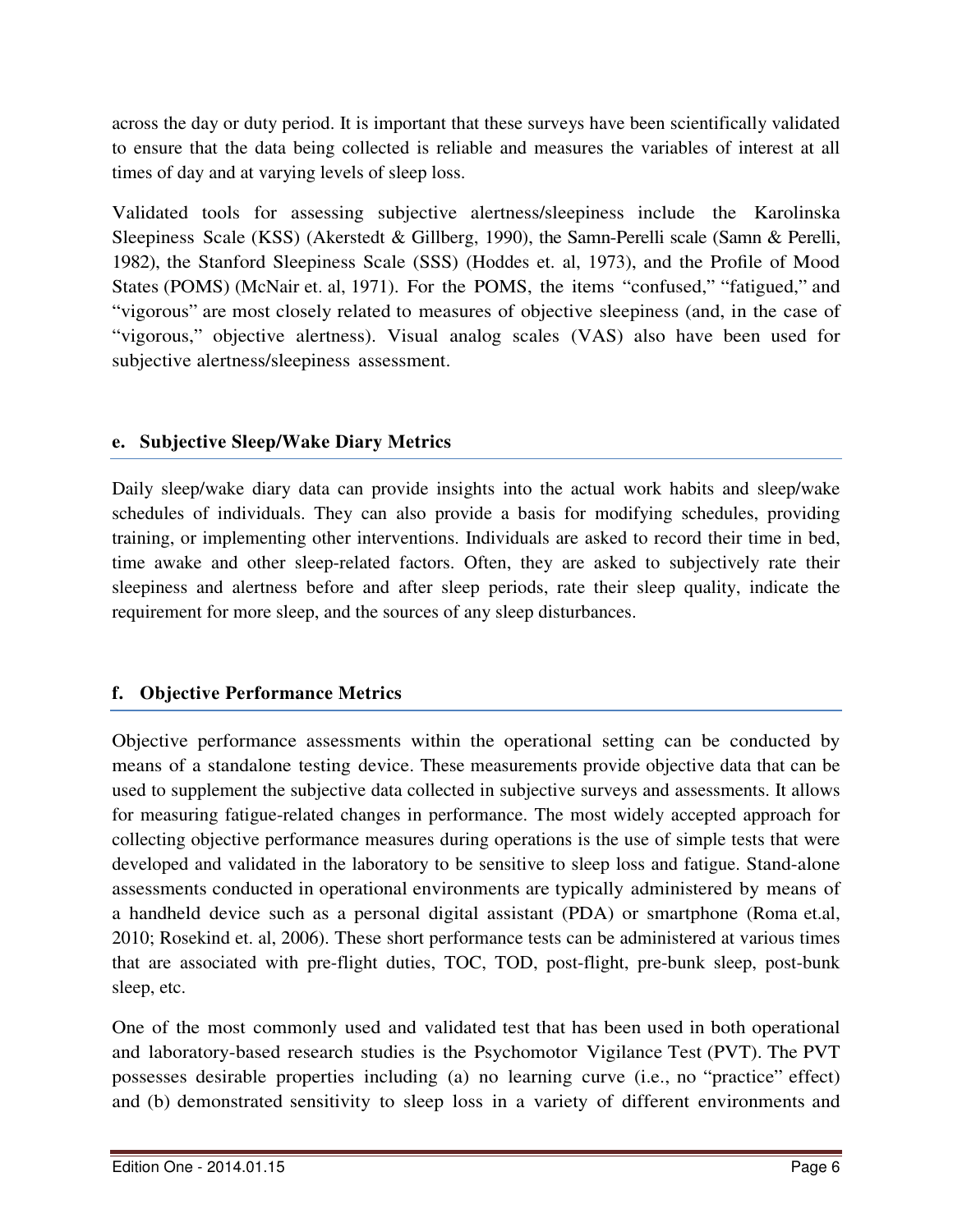populations (Dinges & Kribbs, 1991; Dinges & Powell, 1985). Measuring an individual's 3 or 5 minute PVT test at various times during the day provides a measure of their performance at those times. The specific timing for assessments can be varied according to the focus of the study and the needs of the carrier.

# **g. Objective Sleep Metrics**

Objective sleep measurements can be recorded using actigraphy or measuring activity levels using a wrist watch like device. Actigraphy is a well-accepted, unobtrusive and readily-available technology for the quantification of sleep (Stone & Ancoli-Israel, 2011). Activity levels recorded by a wristwatch-like actigraph are interpreted by an algorithm that provides an estimate of sleep duration. These estimates are considered reliable as they correlate very highly with the estimation of sleep as performed by polysomnography - the gold standard for sleep measurement. Analyses of the actigraphy data allows for the calculation of sleep duration, bedtime, wake time and sleep quality.

# **h. Fatigue Model Metrics**

The specific metrics available will depend on the fatigue model in use, but all models involve setting a threshold and focusing on operations predicted to be outside the threshold. The strength in modeling lies with their ability to model multiple physiological systems that regulate fatigue and provide an estimate of fatigue risk, which can be expressed in terms of alertness, performance, risk level, sleepiness, etc. The results can then be used for relative comparisons of potential fatigue risk associated with the sector. This information can then be used to develop schedules and optimize pairings that promote alertness and mitigate fatigue-related risk. There are many factors that affect one's fatigue level; modeling metrics are just one part of the equation and should always be used in combination with other data and information that is available.

Potential metrics include:

- Percentage of all duties outside the threshold
- Percentage of critical phases of flight outside the threshold e.g., take off, approach, and landing
- Ranking of sectors by predicted fatigue outside the threshold
- Identifying common factors for sectors with predicted fatigue outside the threshold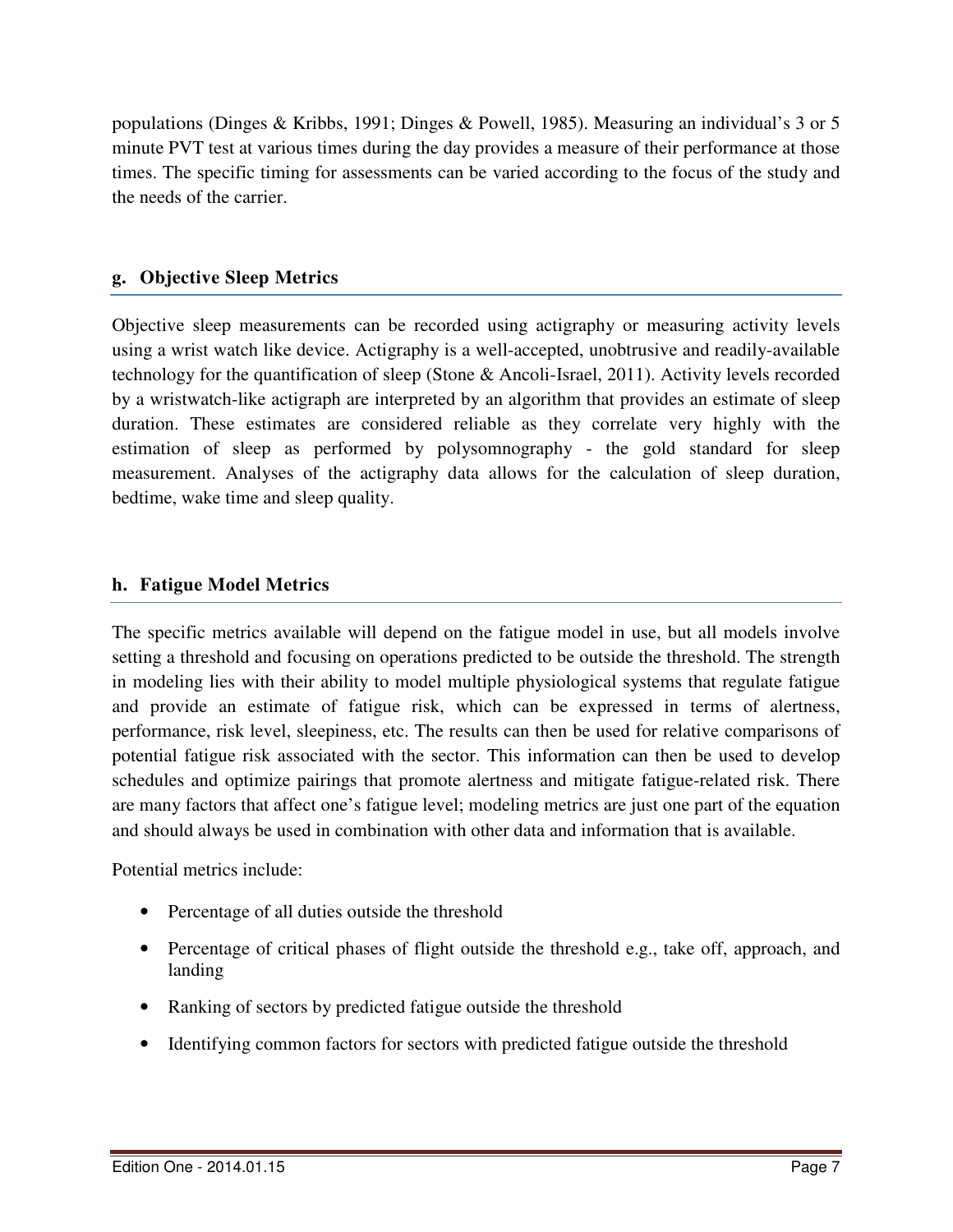# **Extracts from ICAO FRMS Manual for Regulators**

# **4.6 FRM Processes Step 5: Risk Mitigation<sup>1</sup>**

The effectiveness of implemented controls and mitigations must be assessed, which requires setting safety performance indicators such as the following.

#### **Schedule-related indicators:**

- Number of flight deviations (or flight completion not accomplished) on specific city pairings, due to fatigue, lack of staff, medical emergencies, etc.
- Number of bids for pairings identified as high fatigue risk (e.g., back-to-back night flights).
- Number of flight duty period exceedences into allowable excesses (as determined through risk assessment. For example, longer than 14 hours.)
- Number of flight duty periods determined to be "significantly" greater than scheduled.
- Number of flight duty periods longer than a specified number of hours without a rest break within the duty.
- Number of flight duty periods starting or finishing within the window of circadian low (WOCL).
- Number of take offs and landings within the WOCL.
- Number of duty periods with more than a specified number of flight sectors.
- Number of duty periods with more than a specified number of aircraft changes.
- Number of successive early wakeups, especially combined with long "sits" between flights or long duty days.
- Number of reduced rest breaks within duties (by more than a specified number of minutes determined to be "significant").
- Number of reduced rest breaks between duties (by more than a specified number of minutes determined to be "significant").
- Number of reserve crew call-outs (on particular flights, at a particular crew base, etc.).

 1 Fatigue Risk Management Systems Manual for Regulators, ICAO Doc 9966, 2012 Edition, page 4-18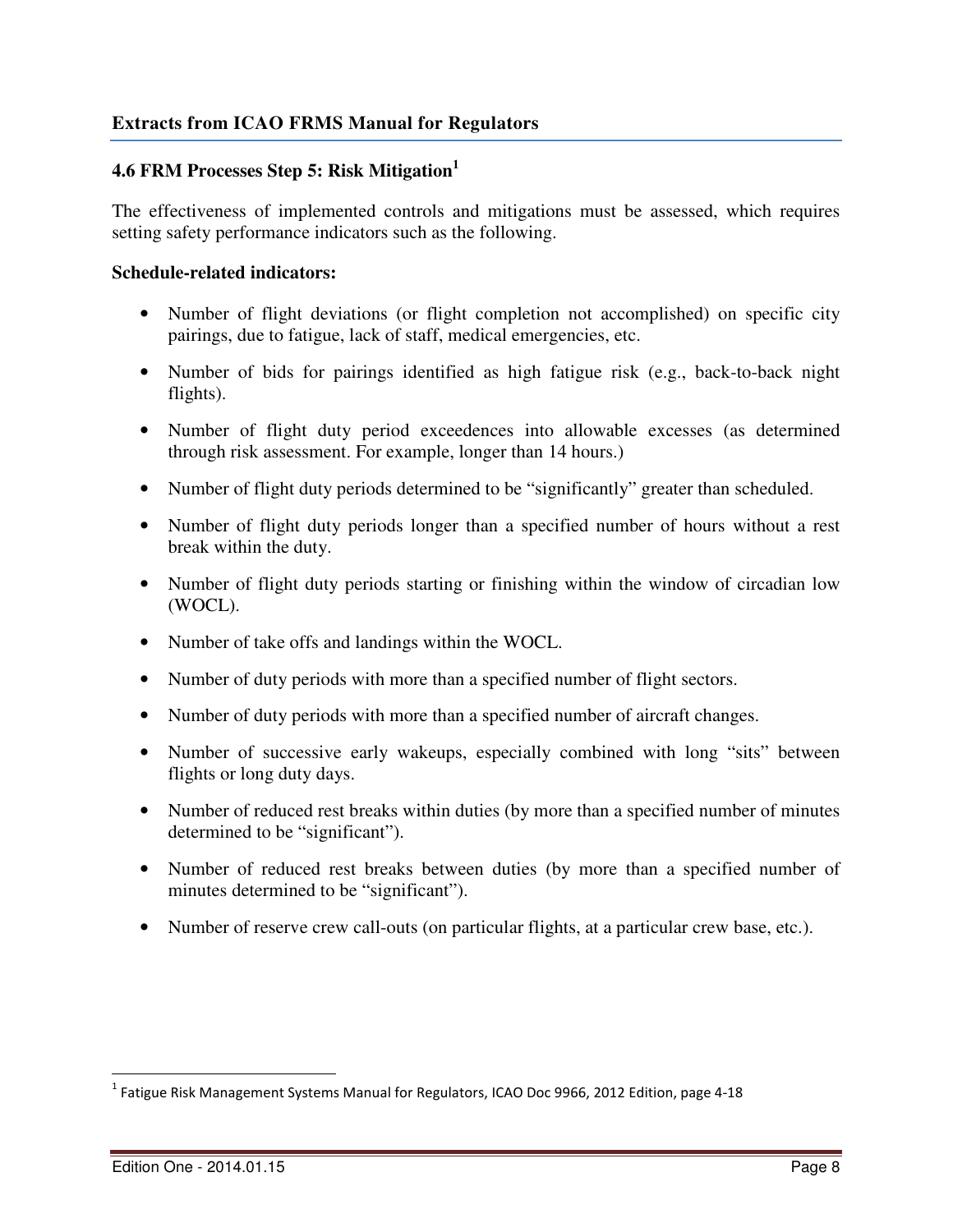#### **Proactive/reactive fatigue indicators:**

- Measured data outside acceptable thresholds (e.g., sleepiness ratings, Psychomotor Vigilance Task (PVT) scores, or inadequate layover sleep duration).
- Number of fatigue reports (sorted in many ways such as by crew base, seat, augmented flights, fleet types, operational types, etc.).
- Number of fatigue-related incidents.
- Number of fatigue-related FOOA events associated with a particular schedule for which fatigue reports have been received.
- Absenteeism/fatigue calls.

# **5.2 FRMS Safety Assurance Processes Step 1: Collect and Review Data<sup>2</sup>**

Examples of safety measures/metrics obtained through the FRM processes:

- The number of exceeded maximum duty days in operations covered by the FRMS;
- The number of voluntary fatigue reports per month;
- The average "fatigue call" rate by flight crews on a specific pairing (trip);
- The ratio of fatigue reports from ULR operations covered by the FRMS to fatigue reports from the long haul operations covered by the prescriptive flight and duty time regulations.
- The level of crew member participation in fatigue-related data collection;
- The number of times fatigue is identified as an organizational factor contributing to an event.

 2 Fatigue Risk Management Systems for Regulators, ICAO Doc 9966, 2012 Edition, page 5-4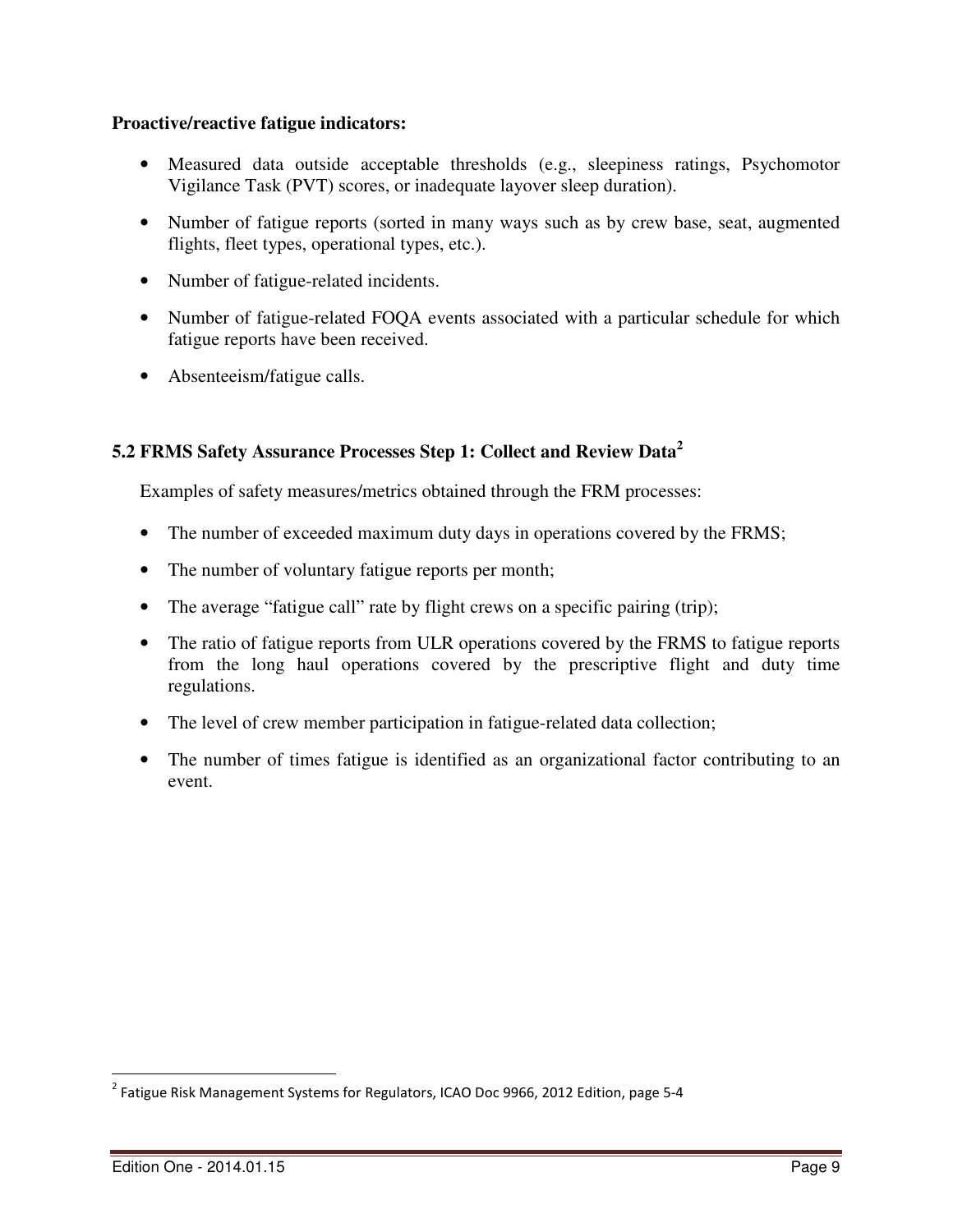# **III. DATA COLLECTION PROTOCOLS**

Data collection protocols that use a combination of both subjective and objective metrics provide meaningful data that can be used as the foundation for informative Proactive Hazard Identification studies. While subjective studies can provide valuable information, they are limited to collecting data based on self-assessment and observation. Overreliance on subjective study data on its own can be misleading. Similarly self-reports of seemingly objective information, such as hours of sleep or time spent at work, are often based on inaccurate recollections and should be treated with caution.

Measurement tools such as actigraphs and reaction time tests can provide objective measures of activity levels (from which sleep amounts can be derived) and performance. However, sometimes the data collected by these tools in operational environments can be difficult to interpret in isolation. Therefore, studies that combine subjective data capture techniques, such as surveys or daily logs with objective assessments, can provide meaningful data.

#### **a. Subjective Survey/Questionnaire Study**

Survey/questionnaire studies provide a database of information that can be analyzed in many ways. These retrospective surveys are typically very long and ask individuals very detailed information about their prior work history, sleep history and experiences with fatigue and sleepiness. The questions ask the respondent to provide information for a period of time that has occurred in the past and can be conducted before and after a control or mitigation is implemented. The use of standardized fatigue surveys allows the carrier to compare fatigue variables between and/or across operations and with other data collection studies.

#### **Results**

Specific analyses techniques depend on the questions being asked or the goal of the survey. Examples of statistical findings that might result from survey analysis include:

- X% of flight crew rated xxx-xxx as the most fatiguing sector or pairing as applicable
- X% of the people who work on Y-type of flights report getting 6 or less hours of sleep prior to commencement of duty
- The most commonly reported fatigue aspects in the operation were x, y,  $\&$  z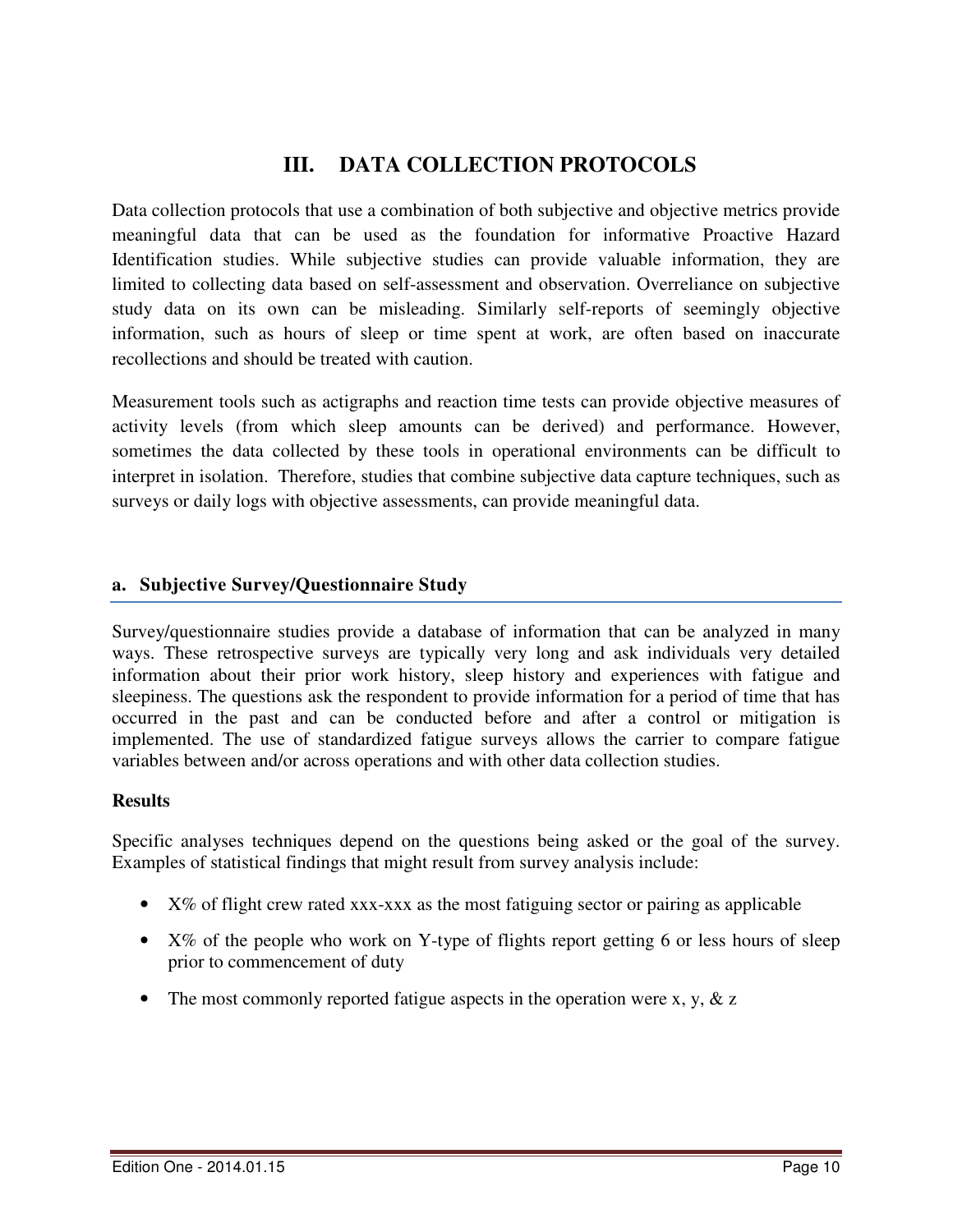# **b. PDA Study**

The "gold standard" for Fatigue Hazard Identification studies is one that combines subjective data capture with objective measures of sleep and performance. Use of daily diary information, subjective estimates of alertness and sleepiness, objective performance, and other fatigue related measures in combination with actigraphy is a validated methodology for assessing potential fatigue risk in aviation operations.

This is known as a PDA study (Psychomotor Vigilance Test, diary, actigraph) and includes the following components:

- Objective sleep metrics
- Objective performance metrics
- Subjective sleep/wake diary metrics
- Subjective alertness/sleepiness metrics

#### **Results**

By analyzing data from multiple sources, PDA studies can provide data for analysis that often leads to insights regarding fatigue mitigation and management within the organization. Some of the statistics that can be obtained include:

- Sleep and wakefulness: sleep duration, duration of wakefulness, sleep start time, sleep finish time, sleep quality, requirement for more sleep
- In-flight sleep: in-flight rest schedule (duration and timing of breaks), amount of sleep obtained during breaks, influence of environment on amount of sleep obtained (bunk/crew compartment versus seat, noise, turbulence, temperature, light, etc.)
- Self-rated sleepiness: pre- and post-sleep sleepiness, in-flight sleepiness (including comparisons of subjective reports and objective assessments)
- Crew performance: mean response time for all trials on PVT

# **c. Top of Descent (TOD) Study**

In these studies subjects rate their fatigue at TOD (or predicatively/retrospectively if TOD is not a suitable time for data collection). Additional data collected on a TOD study could include rating fatigue at start of duty to enable fatigue acceleration/deceleration calculations (difference between start of duty and TOD fatigue ratings). Rating fatigue from prior duties enables the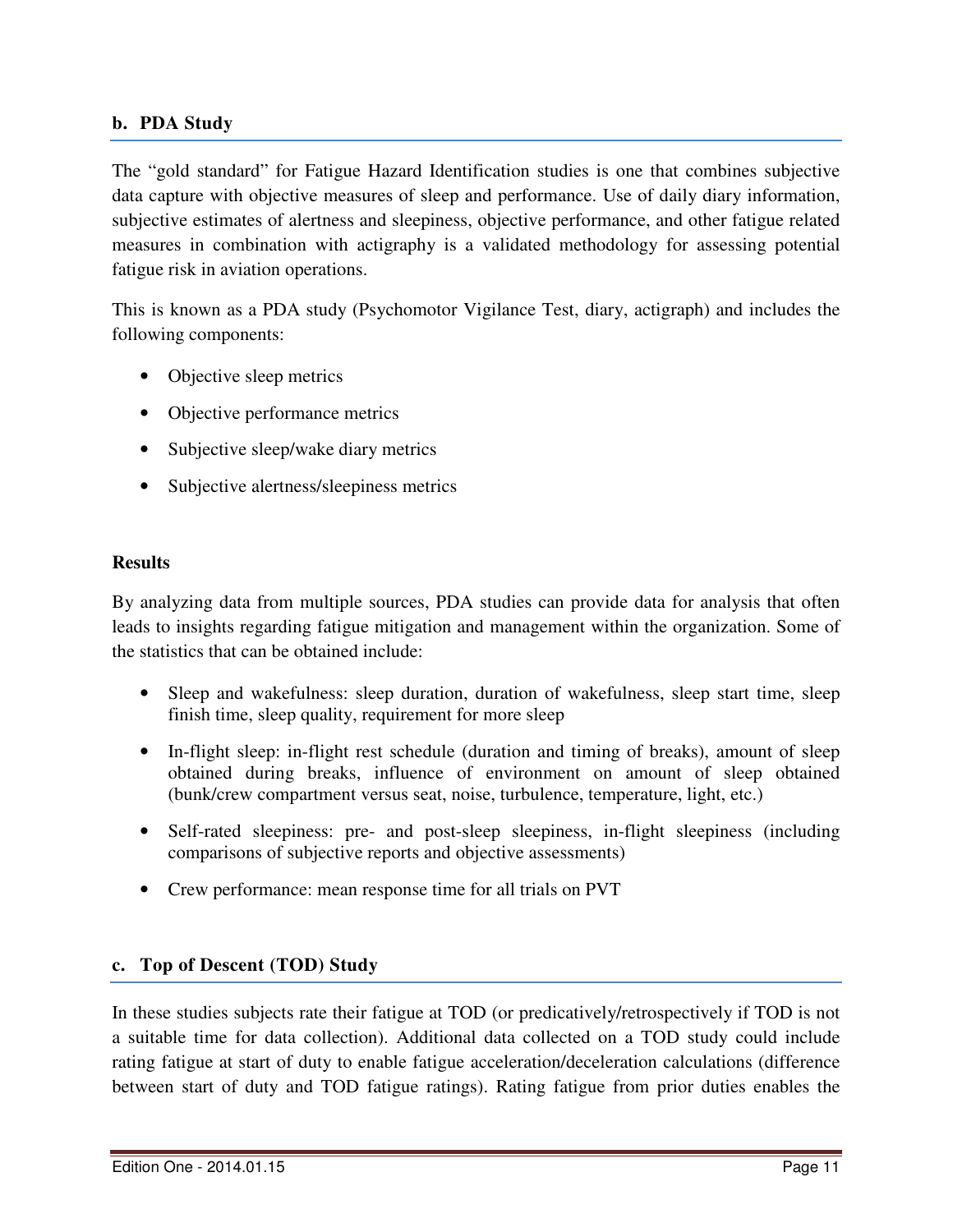identification of sectors that are not fatiguing in themselves, but may be fatiguing due to previous sectors worked.

# **Results**

Statistics that can be calculated as a result of TOD studies include:

- Fatigue at TOD by sector rate all sectors
- Flight duty periods with a high fatigue rating at the start of duty
- Sectors with abnormal accumulation of fatigue; e.g. large difference between start of duty fatigue ratings and fatigue ratings at TOD or end of duty

# **d. Daily Diary Study**

Diary studies are generally designed to collect information about work schedules, sleep schedules, and alertness and fatigue ratings. In some case, other fatigue-related variables may be collected. Daily diary studies can provide insights into the actual work habits and sleep schedules of individuals, and can provide a basis for modifying schedules, providing training, or implementing other interventions. Information on in-flight rest and sleep periods can also be collected with the daily diary. Individuals record the duration and timing of in-flight rest, duration and timing of in-flight sleep, describe and assess the sleep environment (bunk/crew rest compartment, first class seat, business class seat, etc.), and list the sources of any sleep disturbances that they may have experienced (noise, turbulence, temperature, light, etc.).

Examples of the types of information that is collected during a daily diary study include:

- Subjective sleep measurements
- In-flight sleep
- Subjective alertness/sleepiness measurements

#### **Results**

Statistics that can be calculated based on daily diary data include:

• Sleep and wakefulness: sleep duration, duration of wakefulness, sleep start time, sleep end time, sleep quality, requirement for more sleep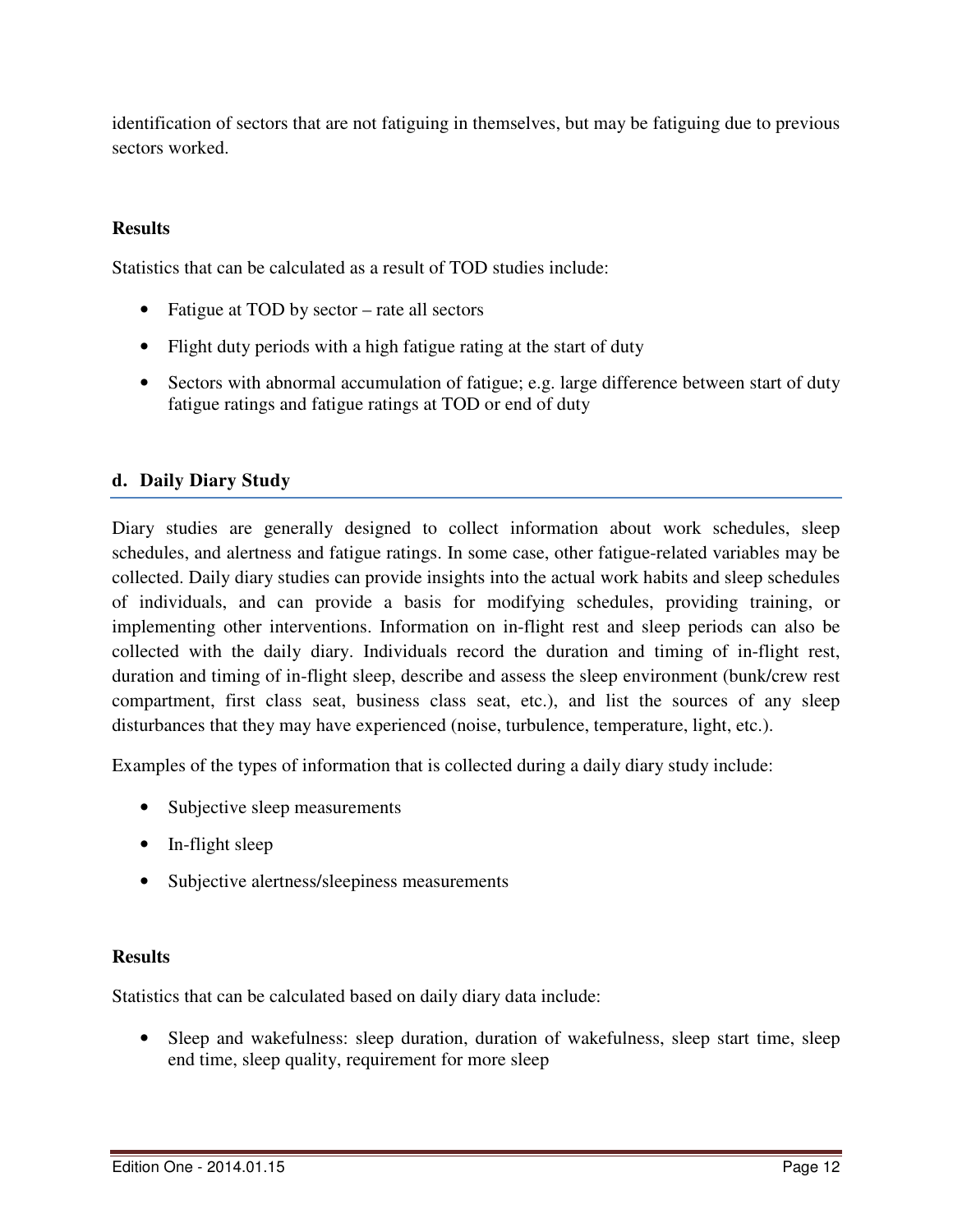- In-flight sleep: in-flight rest schedule (duration and timing of breaks), amount of sleep obtained during breaks, influence of environment on the amount and quality of sleep obtained (bunk/crew rest compartment versus seat, noise, turbulence, temperature, light etc.)
- Self-rated sleepiness: pre- and post-sleep sleepiness, in-flight sleepiness
- Self-rated alertness: pre- and post-sleep alertness, in-flight alertness; at sign-on/checkin/report for duty, TOC, before and after each sleep period, TOD and sign-off/checkout/end of duty

# **Other Indicators of FRMS Effectiveness**

Other data may also be used to assess the effectiveness of the FRMS. For example, Corporate Fatigue Culture Surveys can provide insights into how the FRMS is perceived and how the organization behaves with regard to fatigue in general. Comparing the findings from surveys or studies conducted on a recurring basis can provide the basis for analyzing changes to attitudes and behaviors and other trends.